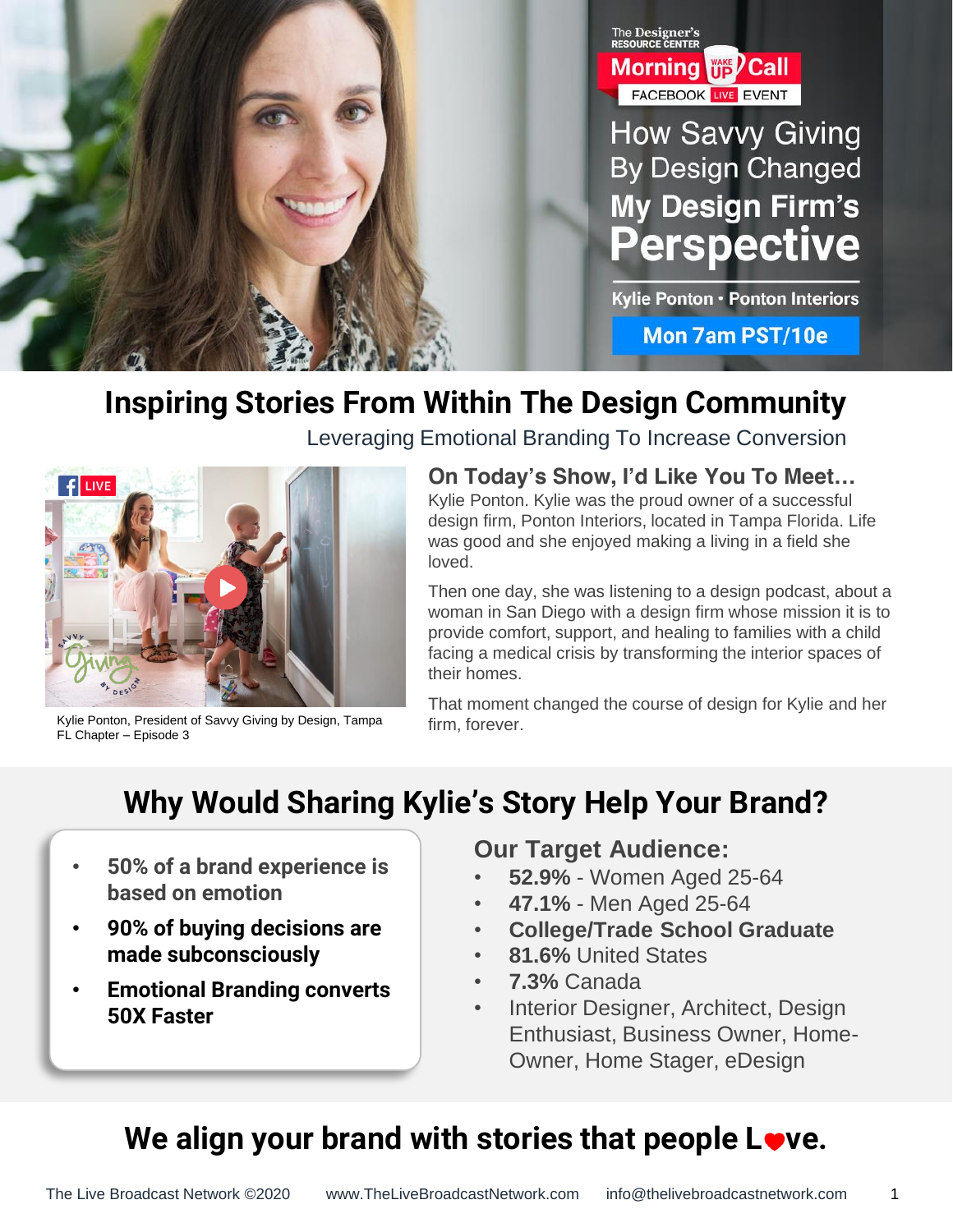

## **Video On Social Media, Converts New Leads at 93%**

In 2019, 144 Million Americans listened to podcasts

What if we combined the visual benefits of video, with the accessibility of podcast listening, along with the power of social sharing and clickable links found on social media?

That is exactly what we have achieved with The Live Broadcast network.

Podcasts, You Can Watch.

Why does this matter to you? Content creation is not easy.

Even when you do create content, you still need to

share it. And the goal would be to reach new audiences and grow your consumer base.

**By advertising** on shows produced by The Live Broadcast Network, you get the benefits of television style commercials, podcast style voice over mentions and branding, all wrapped into a program that not only targets your audience, but combines all of the proven media strategies into content that you can share and leverage.

You get all of that bundled nicely into one single and simple ads budget.

| <b>Show Statistics:</b>           | Demographics:                     |
|-----------------------------------|-----------------------------------|
| 147,671 Average Weekly Reach      | Women                             |
| 52.9% Women                       | 17% 25-34 • 17% 35-44 • 17% 55-64 |
| 47.1% Men                         | Men                               |
| 87.1% Retention                   | 13% 25-34 • 17% 35-44 • 15% 45-54 |
|                                   |                                   |
| <b>Placements:</b>                | Distribution:                     |
| 750-1.1k Same Day Viewership      | <b>81.6 United States</b>         |
| 67.3% Instant Articles            | <b>7.3%</b> Canada                |
| 23.2% News Feed on Mobile Devises | 5.7% UK                           |
| 9.5% News Feed on Desktop Devices | 2.1% Australia                    |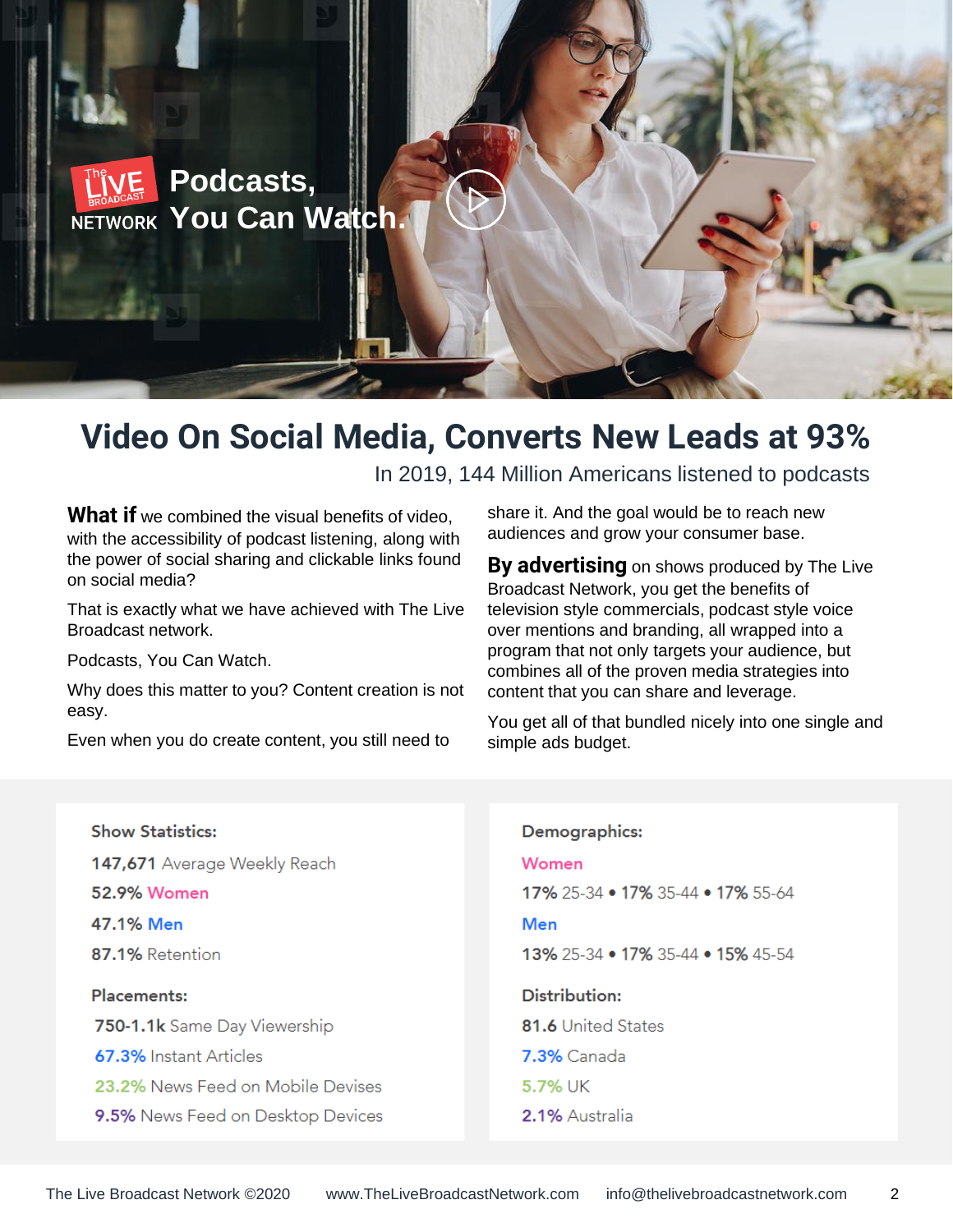## **The Power Of Video Marketing For Branding & Conversion**

### **Your iPhone is the New Television**

More and more video content is being watched now than ever before. 85% of all internet users in the United States watched online video content monthly on any of their devices (Statista, 2018). 25-34 year olds watched the most online videos, with adult males spending 40% more time watching videos on the internet than females. The time spent by users in the United States watching video content weekly on a smartphone is also seen to be growing over time.

The preference for video content is not just limited to entertainment purposes. Video extends to brands. Studies show that [54%](https://blog.hubspot.com/news-trends/content-trends-preferences) of consumers want to see more video content from a brand or business they support (HubSpot, 2018).

### **Video Marketing as Lead Gen**

According to Optinmonster, video marketers get 66% more qualified leads per year (Optinmonster, 2019). Optinmonster also concluded that video marketers achieve a 54% increase in brand awareness. Additionally, 93% of marketers say they've landed a new customer thanks to a video on social media. This increased quality of leads can be attributed to the quality of education that video brings. Not only do customers gain trust in companies, but they're also able to educate themselves about the company or their product through interactive visuals. These stats show that there's no need to second-guess the benefits of video marketing for business. As for video marketing in 2020, it will be a great way to grow your network and customer base, not just now, but also in the future.

## **The Impact Of Podcast On Buyers Decision Making**



### **Podcast Listener Stats (USA)**

- 45% of monthly podcast listeners have household income over \$75K
- 27% of US podcast listeners have a 4-year college degree
- 54% of podcast listeners are more likely to consider buying an advertised product
- Podcast listeners are more likely to follow companies and brands on social media
- 69% agreed that podcast ads made them aware of new products or services

# Why fuve?

#### **Why Facebook?**

No other company (Netflix, YouTube, Instagram, etc.) has a social media network behind its video content marketing. Meaning, if we were to produce recorded or LIVE video content on any other platform, we would need to promote the content through mainstream marketing techniques (email lists, social media, print, etc.)..

**Program Guide -** Only on Facebook are you able to create "Events", which telegraph upcoming shows, guests and episodes. The Live Broadcast Networks Events page, essentially acts as a "TV Guide" for upcoming shows and events.

**Leveraging Networks -** With Facebook, we are also able to leverage both our own network of followers, the networks of each of the guests on each of the shows and the promotional efforts of each of the advertisers associated with each of the shows.

**Cross Promotion -** We essentially create a snowball effect of self promotion and advertisement.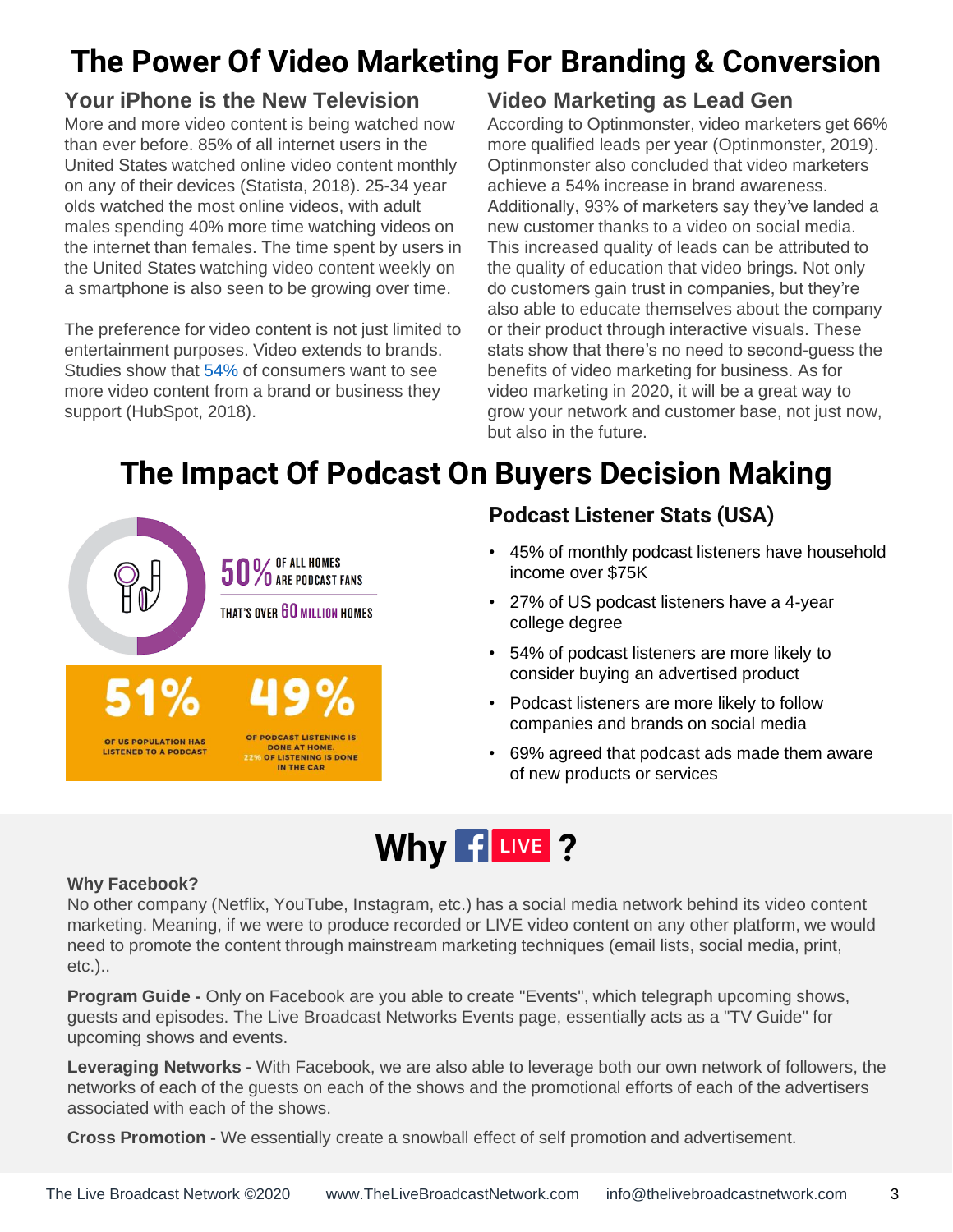# **3-Ways To Advertise**

All Ad Packages Are Sold In A 22-Episode Bundle – Episodes Air Once A Week



#### **1. Basic Ads Bundle**

- Includes a Pre-Recorded Voice-Over of Your Company Name, along with a group of other company names, under the "Sponsored By" call
- 3<sup>rd</sup> Tier Logo and URL placement on social posts and website

#### **2. Pro Ads Bundle**

- Includes a Pre-Recorded Voice-Over of Your Company Name, Tag Line and a brief Value Proposition Statement, along with a limited group of other company names spoken individually, under the "Brought To You By" call
- 2nd Tier Logo and URL placement on social posts
- Banner Ad on Website



### **3. Exclusive Ads Bundle (Limited)**

- Includes a 15-30Second Video Ad "Commercial", aired during the episode and embedded in the video.
- 1<sup>st</sup> Tier Logo and URL placement on social posts
- Video Ad "Commercial" on Website
- Clickable URL Links and logo placement on email campaigns

## **Included In All Ads Packages**